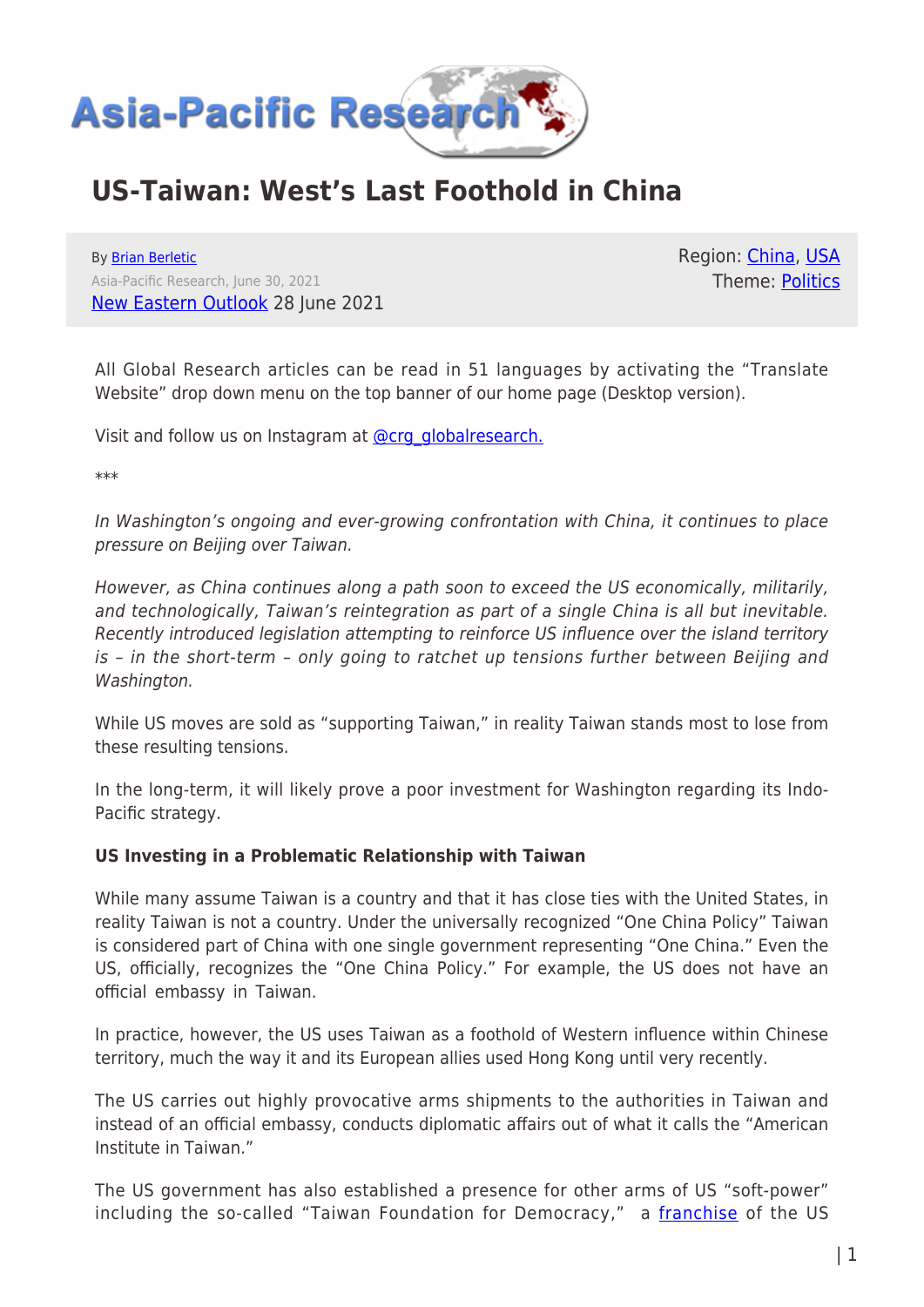government's National Endowment for Democracy. Through this Taiwan-based institution, the US is able to exercise political control over both Taiwan and opposition groups throughout the region who all share an uncoincidental animosity toward Beijing.

More recently, the US has proposed a series of bills to both pressure China overall, and specifically ratchet up tensions between the two global powers over the Taiwan issue.

Reuters in its [article](https://www.reuters.com/world/asia-pacific/pushing-against-china-us-lawmakers-plan-pro-taiwan-bill-2021-06-16/), "Pushing against China, US lawmakers plan pro-Taiwan bill," would claim:

Democratic and Republican members of the US House of Representatives will introduce legislation this week seeking to boost US support for Taiwan, part of an effort in Congress to take a hard line in dealings with China.

Called the "Taiwan Peace and Stability Act," it aims to further deepen this "unofficial" relationship between Taiwan and Washington. While in official statements the US continues to recognize the "One China Policy," unofficially this act and others like it are aimed at encouraging Taiwan's independence movement and the souring of economic ties between Taiwan and the mainland.

# **US-Taiwan Strategy Fundamentally Flawed**

Reuters also noted the recently introduced EAGLE Act, or the "Ensuring American Global Leadership and Engagement Act."

While the topic of "ensuring American global leadership" is surrounded with discussion and debate over how to achieve it, the question of whether or not the US should "lead" the world remains unaddressed by policymakers in Washington.

China has between a four and five times larger population than the US. It has access to plenty of resources. China's population is hardworking and well-educated. According to a Forbes **article** titled, "The Countries With The Most STEM Graduates [Infographic]," China graduates in a single year millions more in the fields of science, technology, engineering, and mathematics (STEM) than the US does.

These STEM graduates will go onto further enhancing China's research and development efforts, technological innovation, overseeing advances in manufacturing, and the construction of modern infrastructure both at home and abroad as part of Beijing's burgeoning One Belt, One Road initiative.

When added together it is clear that China's surpassing the United States both economically and technologically is an inevitability.

With this backdrop it is perfectly clear why Washington's current obsession with maintaining geopolitical primacy over the planet is fundamentally flawed. It also makes perfectly clear why Washington's strategy toward Taiwan is fundamentally flawed.

Utilizing [tools](https://atlas.cid.harvard.edu/explore?country=249&product=undefined&year=2018&tradeDirection=import&productClass=HS&target=Partner&partner=undefined&startYear=undefined) like Harvard University's Atlas of Economic Complexity, one can explore the economic ties of a particular nation or territory over the course of approximately 20 years.

Taiwan's economic relationship with both the mainland and the United States plays out in a very illustrative manner. In 1998 mainland China hardly registered in terms of imports or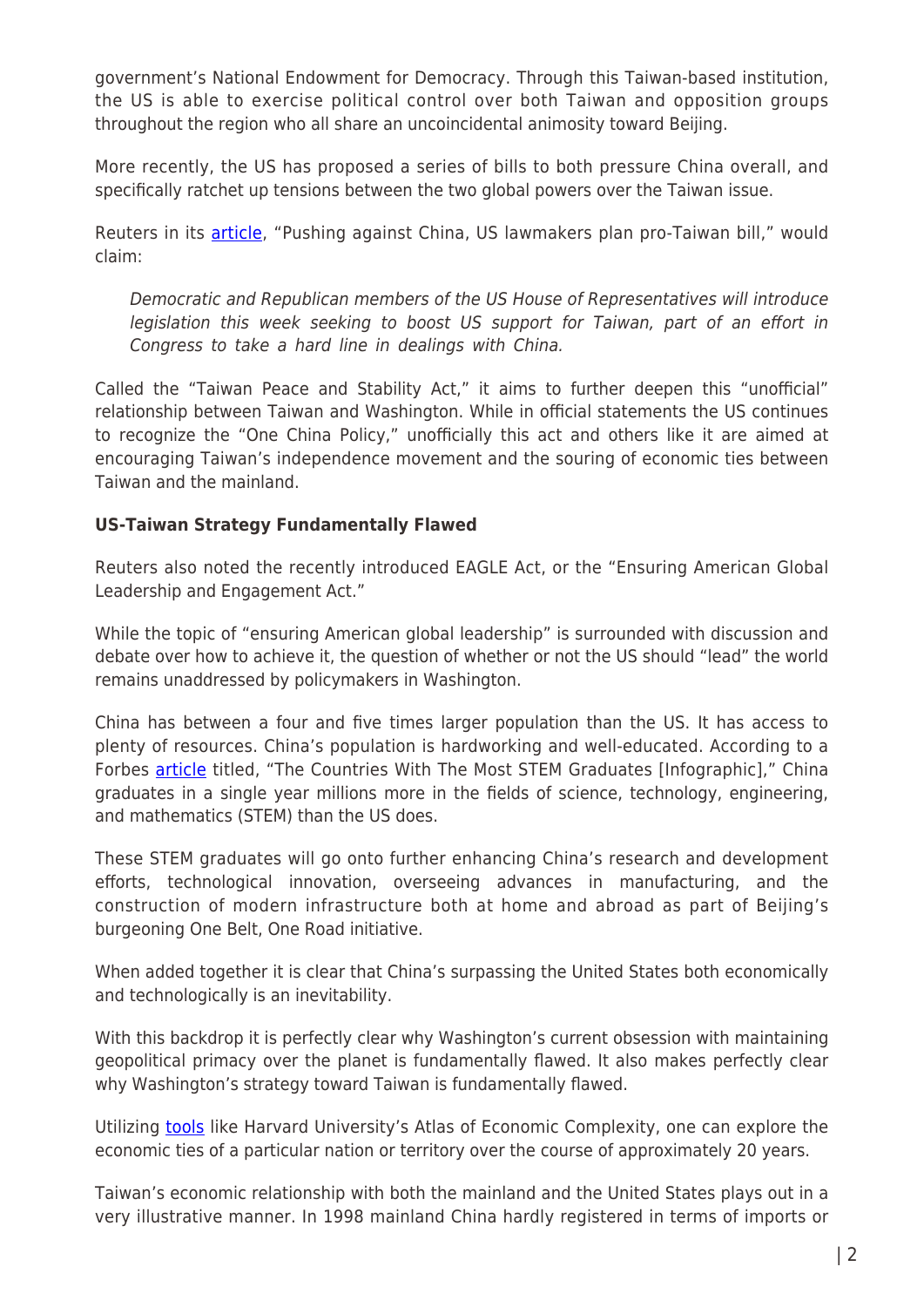exports which were at the time dominated by the United States and Japan.

By 2008 Taiwan's economic relationship had become balanced between its American and Japanese trade partners and the Chinese mainland. By 2018 the tables had completely turned in favor of mainland China.

Even the US government's International Trade Administration **admits** that China is Taiwan's primary trading partner with nearly twice the amount of total trade with Taiwan than with the US.

If one counts Hong Kong, Chinese trade with Taiwan is nearly four times greater than that with the US

More than just trade, investments in both directions across the strait reflect an already ongoing economic if not political integration of Taiwan within "One China." It is a process that will influence socio-political factors over the long-term no matter how much money the US invests in political interference in the short-term.

Time is on Beijing's side. Washington warns constantly of a possible military intervention by Beijing regarding Taiwan, but it is clear China's economic rise is a far more persuasive and constructive means toward integrating Taiwan than military might. This is a lesson that, had Washington learned it, it might not have found itself in such a disadvantageous position both in the Indo-Pacific, or upon the global stage.

\*

Note to readers: Please click the share buttons above or below. Follow us on Instagram, @crg\_globalresearch. Forward this article to your email lists. Crosspost on your blog site, internet forums. etc.

*Brian Berletic* is a Bangkok-based geopolitical researcher and writer, especially for the online magazine ["New Eastern Outlook"](https://journal-neo.org/).

Featured image is from NEO

The original source of this article is [New Eastern Outlook](https://journal-neo.org/2021/06/28/us-taiwan-west-s-last-foothold-in-china/) Copyright © [Brian Berletic,](https://www.asia-pacificresearch.com/author/brian-berletic) [New Eastern Outlook](https://journal-neo.org/2021/06/28/us-taiwan-west-s-last-foothold-in-china/), 2021

# **[Comment on Global Research Articles on our Facebook page](https://www.facebook.com/GlobalResearchCRG)**

## **[Become a Member of Global Research](https://store.globalresearch.ca/member/)**

Articles by: **[Brian Berletic](https://www.asia-pacificresearch.com/author/brian-berletic)**

**Disclaimer:** The contents of this article are of sole responsibility of the author(s). Asia-Pacific Research will not be responsible for any inaccurate or incorrect statement in this article. Asia-Pacific Research grants permission to cross-post Asia-Pacific Research articles on community internet sites as long the source and copyright are acknowledged together with a hyperlink to the original Asia-Pacific Research article. For publication of Asia-Pacific Research articles in print or other forms including